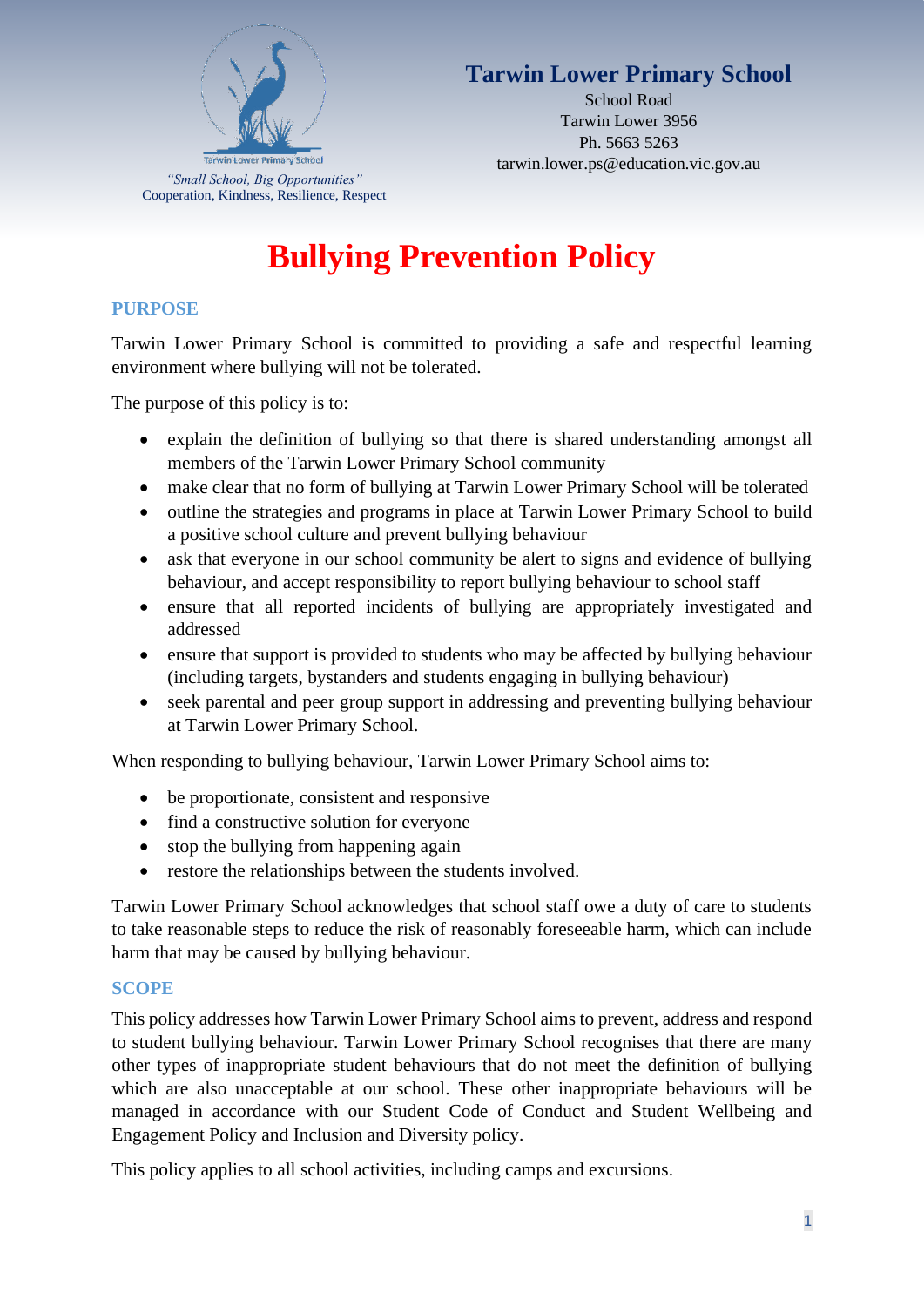#### **POLICY**

#### **Definitions**

#### **Bullying**

In 2018 the Education Council of the Council of Australian Governments endorsed the following definition of bullying for use by all Australian schools:

*Bullying is an ongoing and deliberate misuse of power in relationships through repeated verbal, physical and/or social behaviour that intends to cause physical, social and/or psychological harm. It can involve an individual or a group misusing their power, or perceived power, over one or more persons who feel unable to stop it from happening.*

*Bullying can happen in person or online, via various digital platforms and devices and it can be obvious (overt) or hidden (covert). Bullying behaviour is repeated, or has the potential to be repeated, over time (for Tarwin Lower Primary, through sharing of digital records)*

*Bullying of any form or for any reason can have immediate, medium and long-term effects on those involved, including bystanders. Single incidents and conflict or fights between equals, whether in person or online, are not defined as bullying.* 

Bullying has three main features:

- It involves a misuse of power in a relationship
- It is ongoing and repeated, and
- It involves behaviours that can cause harm.

Bullying can be:

- 1. *direct* physical bullying e.g. hitting, tripping, and pushing or damaging property.
- 2. *direct* verbal bullying e.g. name calling, insults, homophobic or racist remarks, verbal abuse.
- 3. *indirect* bullying e.g. spreading rumours, playing nasty jokes to embarrass and humiliate, mimicking, encouraging others to socially exclude a person and/or damaging a person's social reputation or social acceptance.

*Cyberbullying* is direct or indirect bullying behaviours using digital technology. For Tarwin Lower Primary via a mobile device, computers, chat rooms, email, social media, etc. It can be verbal, written and include images, video and/or audio.

#### **Other distressing and inappropriate behaviours**

Many distressing and inappropriate behaviours may not constitute bullying even though they are unpleasant. Students who are involved in or who witness any distressing and inappropriate behaviours should report their concerns to school staff and our school will follow the Student Wellbeing and Engagement Policy, Student Engagement Policy and School Wide Positive Behaviours

*Mutual conflict* involves an argument or disagreement between people with no imbalance of power. In incidents of mutual conflict, generally, both parties are upset and usually both want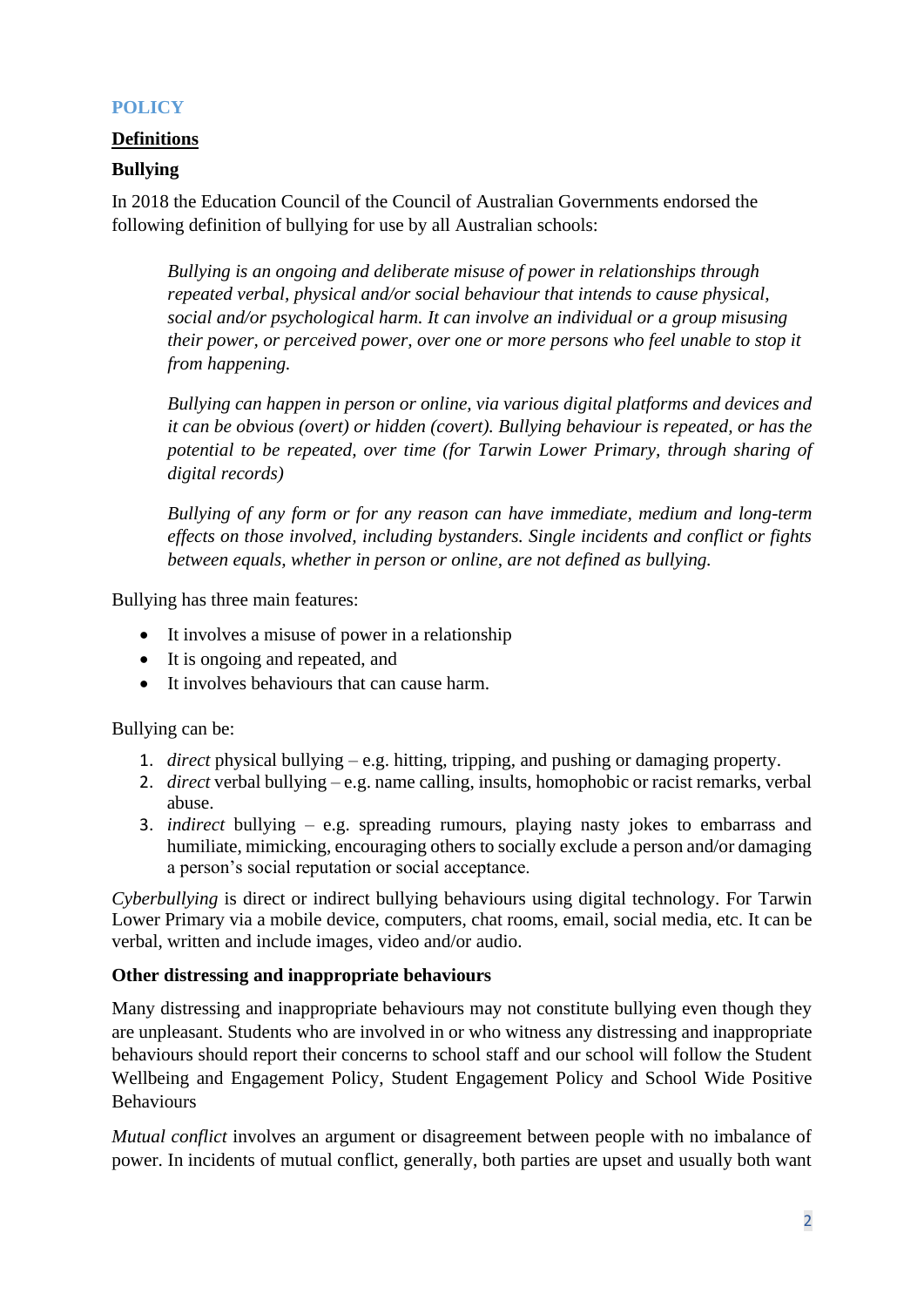a resolution to the issue. Unresolved mutual conflict can develop into bullying if one of the parties targets the other repeatedly in retaliation.

*Social rejection or dislike* is not bullying unless it involves deliberate and repeated attempts to cause distress, exclude or create dislike by others.

*Single-episode acts* of nastiness or physical aggression are not the same as bullying. However, single episodes of nastiness or physical aggression are not acceptable behaviours at our school and may have serious consequences for students engaging in this behaviour. Tarwin Lower Primary School will use its Student Wellbeing and Engagement Policy to guide a response to single episodes of nastiness or physical aggression.

*Harassment* is language or actions that are demeaning, offensive or intimidating to a person. It can take many forms, including sexual harassment and disability harassment. Further information about these two forms of harassment, including definitions, is set out in our Inclusion and Diversity Policy Harassment of any kind will not be tolerated at Tarwin Lower Primary School and may have serious consequences for students engaging in this behaviour. Tarwin Lower Primary School will use its Student Wellbeing and Engagement Policy to guide a response to students demonstrating harassing behaviour, unless the behaviour also constitutes bullying, in which case the behaviour will be managed in accordance with this Bullying Prevention Policy.

# **Bullying Prevention**

Tarwin Lower Primary School has a number of programs and strategies in place to build a positive and inclusive school culture. We strive to foster a school culture that prevents bullying behaviour by modelling and encouraging behaviour that demonstrates acceptance, kindness and respect.

Bullying prevention at Tarwin Lower Primary School is proactive and is supported by research that indicates that a whole school, multifaceted approach is the most effect way to prevent and address bullying. At our school:

- We have a positive school environment that provides safety, security and support for students and promotes positive relationships and wellbeing.
- We strive to build strong partnerships between the school, families and the broader community that means all members work together to ensure the safety of students.
- Teachers are encouraged to incorporate classroom management strategies that discourage bullying and promote positive behaviour.
- A range of year level incursions and programs are planned for each year to raise awareness about bullying and its impacts.
- In the classroom, our social and emotional learning curriculum teaches students what constitutes bullying and how to respond to bullying behaviour assertively. This promotes resilience, assertiveness, conflict resolution and problem solving.
- Students are encouraged to look out for each other and to talk to teachers and older peers about any bullying they have experienced or witnessed.

For further information about our engagement and wellbeing initiatives, please see our Student Wellbeing and Engagement policy/Student Engagement Policy.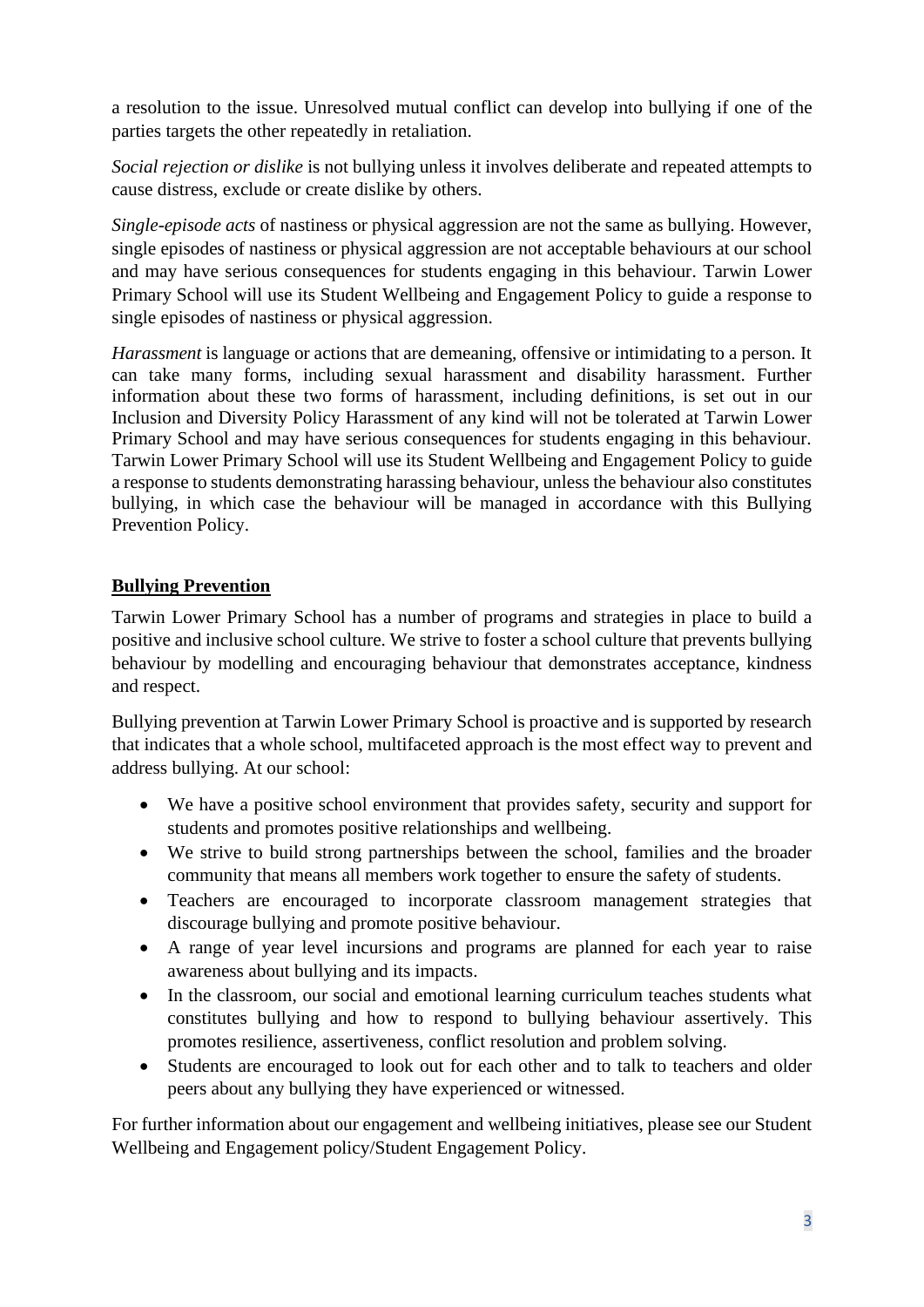### **Incident Response**

# **Reporting concerns to Tarwin Lower Primary School**

Bullying complaints will be taken seriously and responded to sensitively at our school.

Students who may be experiencing bullying behaviour, or students who have witnessed bullying behaviour, are encouraged to report their concerns to school staff as soon as possible.

Our ability to effectively reduce and eliminate bullying behaviour is greatly affected by students and/or parents and carers reporting concerning behaviour as soon as possible, so that the responses implemented by Tarwin Lower Primary School are timely and appropriate in the circumstances.

We encourage students to speak to their classroom teacher. However, students are welcome to discuss their concerns with any trusted member of staff including teachers, principal and chaplain.

Parents or carers who develop concerns that their child is involved in, or has witnessed bullying behaviour at Tarwin Lower Primary School should contact the principal by phone on 5663 5263 or by email to [Tarwin.lower.ps@education.vic.gov.au](mailto:Tarwin.lower.ps@education.vic.gov.au)

# **Investigations**

When notified of alleged bullying behaviour, school staff are required to:

- 1. record the details of the allegations in Compass
- 2. inform the relevant classroom teacher and the Principal.

The Principal is responsible for investigating allegations of bullying in a timely and sensitive manner. To appropriately investigate an allegation of bullying, the Principal may:

- speak to the those involved in the allegations, including the target's, the students allegedly engaging in bullying behaviour/s and any witnesses to the incidents
- speak to the parents of the students involved
- speak to the teachers of the students involved
- take detailed notes of all discussions for future reference
- obtain written statements from all or any of the above.

All communications with the Principal in the course of investigating an allegation of bullying will be managed sensitively. Investigations will be completed as quickly as possible to allow for the behaviours to be addressed in a timely manner.

The objective of completing a thorough investigation into the circumstances of alleged bullying behaviour is to determine the nature of the conduct and the students involved. A thorough understanding of the alleged bullying will inform staff about how to most effectively implement an appropriate response to that behaviour.

Serious bullying, including serious cyberbullying, is a criminal offence and may be referred to Victoria Police. For more information, see: [Brodie's Law.](http://www.education.vic.gov.au/about/programs/bullystoppers/Pages/advicesheetbrodieslaw.aspx)

#### **Responses to bullying behaviours**

When the Principal has sufficient information to understand the circumstances of the alleged bullying and the students involved, a number of strategies may be implemented to address the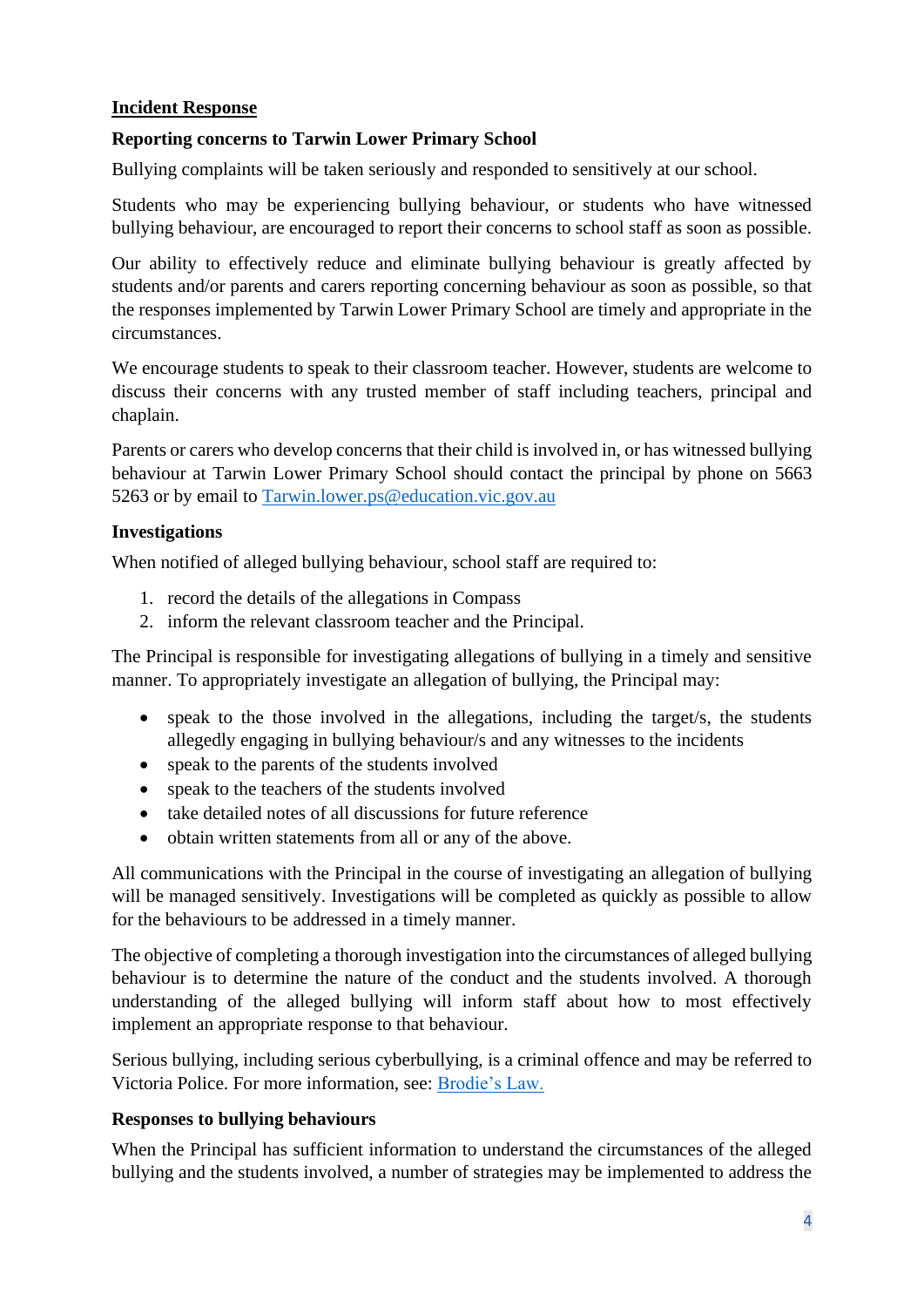behaviour and support affected students in consultation with teachers, SSSO, Department of Education and Training specialist staff etc.

There are a number of factors that will be considered when determining the most appropriate response to the behaviour. When making a decision about how to respond to bullying behaviour, Tarwin Lower Primary School will consider:

- the age and maturity of the students involved
- the severity and frequency of the bullying, and the impact it has had on the target student
- whether the student/s engaging in bullying behaviour have displayed similar behaviour before
- whether the bullying took place in a group or one-to-one context
- whether the students engaging in bullying behaviour demonstrates insight or remorse for their behaviour
- the alleged motive of the behaviour, including any element of provocation.

The Principal may implement all, or some of the following responses to bullying behaviours:

- Offer counselling support to the target student or students, including referral to Student Wellbeing Team, or SSSO.
- Offer counselling support to the students engaging in bullying behaviour, including referral to Student Wellbeing Team, SSSO, external provider.
- Offer counselling support to affected students, including witnesses and/or friends of the target student, including referral to the Student Wellbeing Team, SSSO, external provider.
- Facilitate a restorative practice meeting with all or some of the students involved. The objective of restorative practice is to repair relationships that have been damaged by bringing about a sense of remorse and restorative action on the part of the person who has bullied someone and forgiveness by the person who has been bullied.
- Facilitate a mediation between some or all of the students involved to help to encourage students to take responsibility for their behaviour and explore underlying reasons for conflict or grievance. Mediation is only suitable if all students are involved voluntarily and demonstrate a willingness to engage in the mediation process.
- Facilitate a process using the Support Group Method, involving the target student(s), the students engaging in bullying behaviour and a group of students who are likely to be supportive of the target(s).
- Implement a Method of Shared Concern process with all students involved in the bullying.
- Facilitate a Student Support Group meeting and/or Behaviour Support Plan for affected students.
- Prepare a Safety Plan or Individual Management Plan restricting contact between target and students engaging in bullying behaviour.
- Provide discussion and/or mentoring for different social and emotional learning competencies of the students involved, including connect affected students with an older Student Mentor, resilience programs, chaplain, etc.
- Monitor the behaviour of the students involved for an appropriate time and take follow up action if necessary.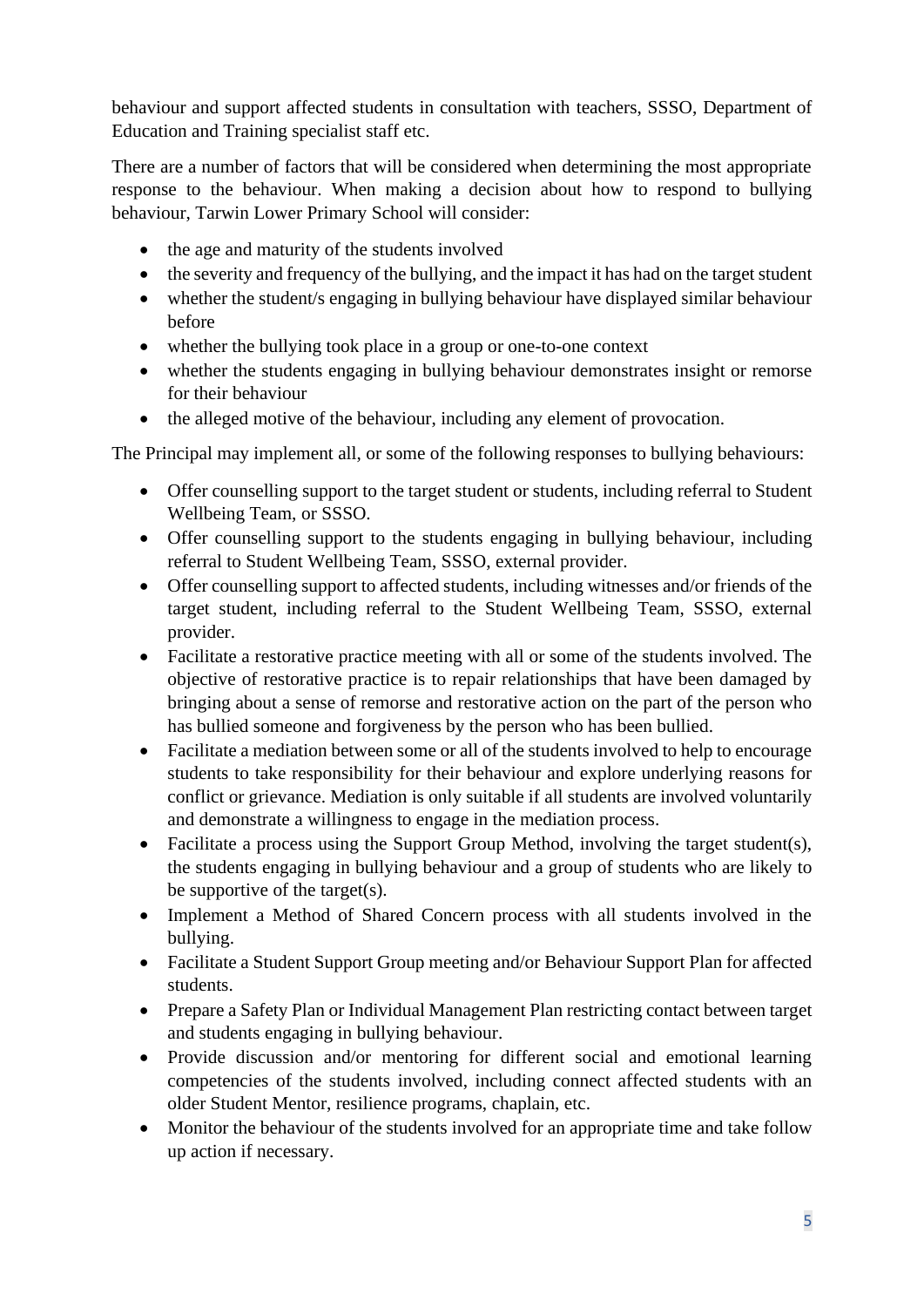- Implement year group targeted strategies to reinforce positive behaviours, for Tarwin Lower Primary including Respectful Relationships and BounceBack
- Implement disciplinary consequences for the students engaging in bullying behaviour, which may include removal of privileges, detention, suspension and/or expulsion consistent with our Student Wellbeing and Engagement policy, the Ministerial Order on Suspensions and Expulsions and any other relevant Department policy.

Tarwin Lower Primary School understands the importance of monitoring and following up on the progress of students who have been involved in or affected by bullying behaviour. Where appropriate, school staff will also endeavour to provide parents and carers with updates on the management of bullying incidents.

The Principal is responsible for maintaining up to date records of the investigation of and responses to bullying behaviour.

# **COMMUNICATION**

This policy will be communicated to our school community in the following ways;

- Available publicly on our school's website
- Included in staff induction processes
- Discussed at staff briefings/meetings as required
- Included as annual reference in school newsletter
- Discussed at student forums/through communication tools
- Made available in hard copy from school administration upon request

#### **FURTHER INFORMATION AND RESOURCES**

This policy should be read in conjunction with the following school policies:

- Statement of Values and School Philosophy
- Student Wellbeing and Engagement Policy
- Parent Complaints policy
- Duty of Care Policy
- Inclusion and Diversity Policy

The following websites and resources provide useful information on prevention and responding to bullying, as well as supporting students who have been the target of bullying behaviours:

- [Bully Stoppers](https://www.education.vic.gov.au/about/programs/bullystoppers/Pages/default.aspx)
- Kids [Helpline](https://kidshelpline.com.au/)
- [Lifeline](https://www.lifeline.org.au/)
- [Bullying. No way!](https://bullyingnoway.gov.au/)
- [Student Wellbeing Hub](https://www.studentwellbeinghub.edu.au/)
- [Office of the eSafety Commissioner](https://www.esafety.gov.au/)
- [Australian Student Wellbeing Framework](https://studentwellbeinghub.edu.au/educators/resources/australian-student-wellbeing-framework/)